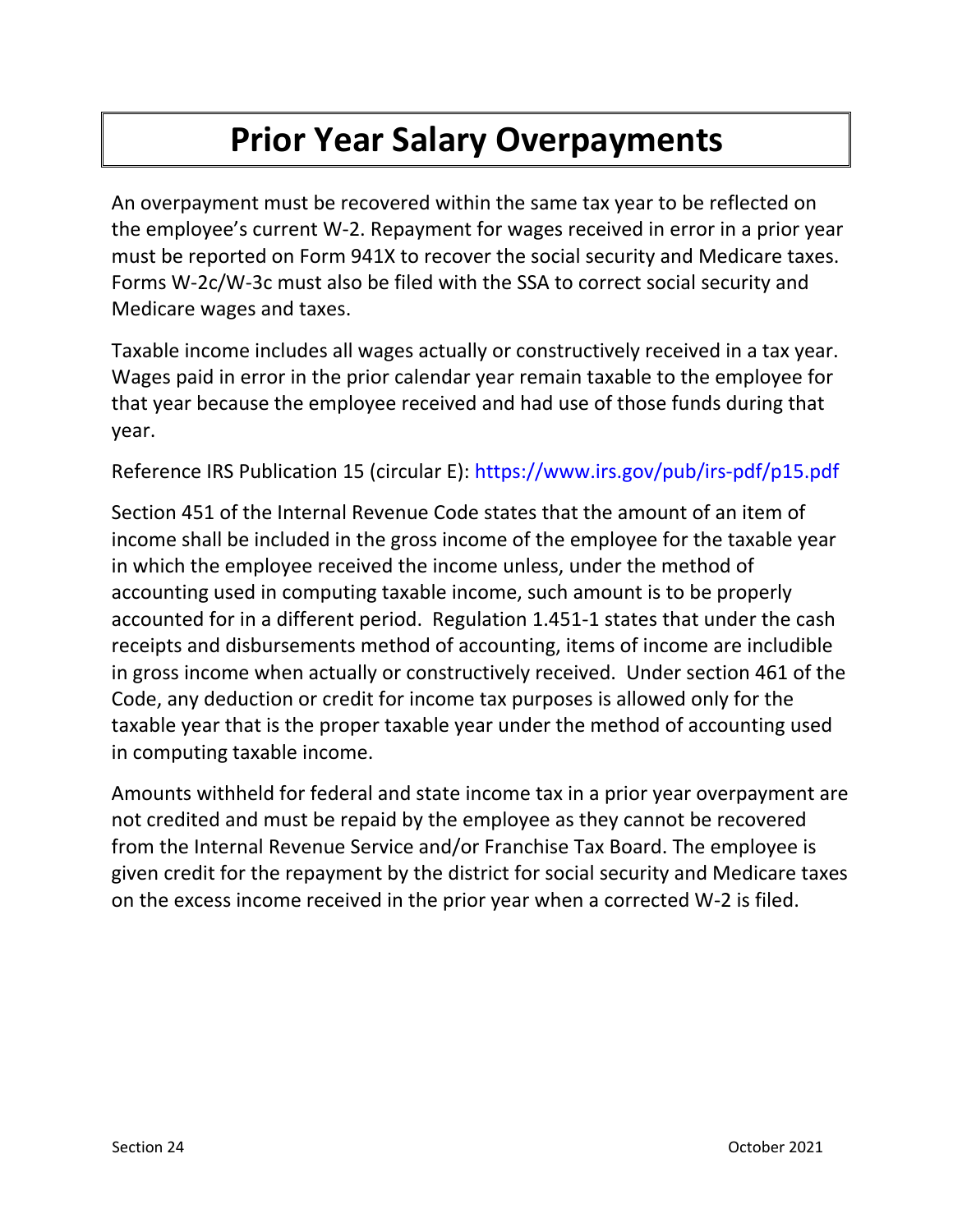## **THE RECOVERY PROCESS**

When the employee repays the employer the following tax year, if the amount repaid is \$3,000 or less, the employee may deduct the amount repaid from their income in the year it's repaid. Beginning in 2018, you can no longer claim any miscellaneous itemized deductions. If the amount repaid is more than \$3,000, they may deduct the repayment as an other itemized deduction on Schedule A (Form 1040), line 16 or take a credit against the tax for the year in which it's repaid.

Reference IRS Publication 525: <https://www.irs.gov/pub/irs-pdf/p525.pdf>

A repayment agreement must be signed by the district and the employee before collection of any monies.

If the employee refuses to sign a repayment agreement, the employee would then be advised that legal action may be taken to recover the overpayment.

The district should obtain and keep as part of its records a written statement that the employee has not and will not claim any refund or credit for such overpayment of social security and Medicare taxes [regulation 31.6413(a)-1(b)(1)]. The district reports the repayment for Social Security and Medicare tax on Forms W-2c and issues a copy to the employee once the repayment is received in full.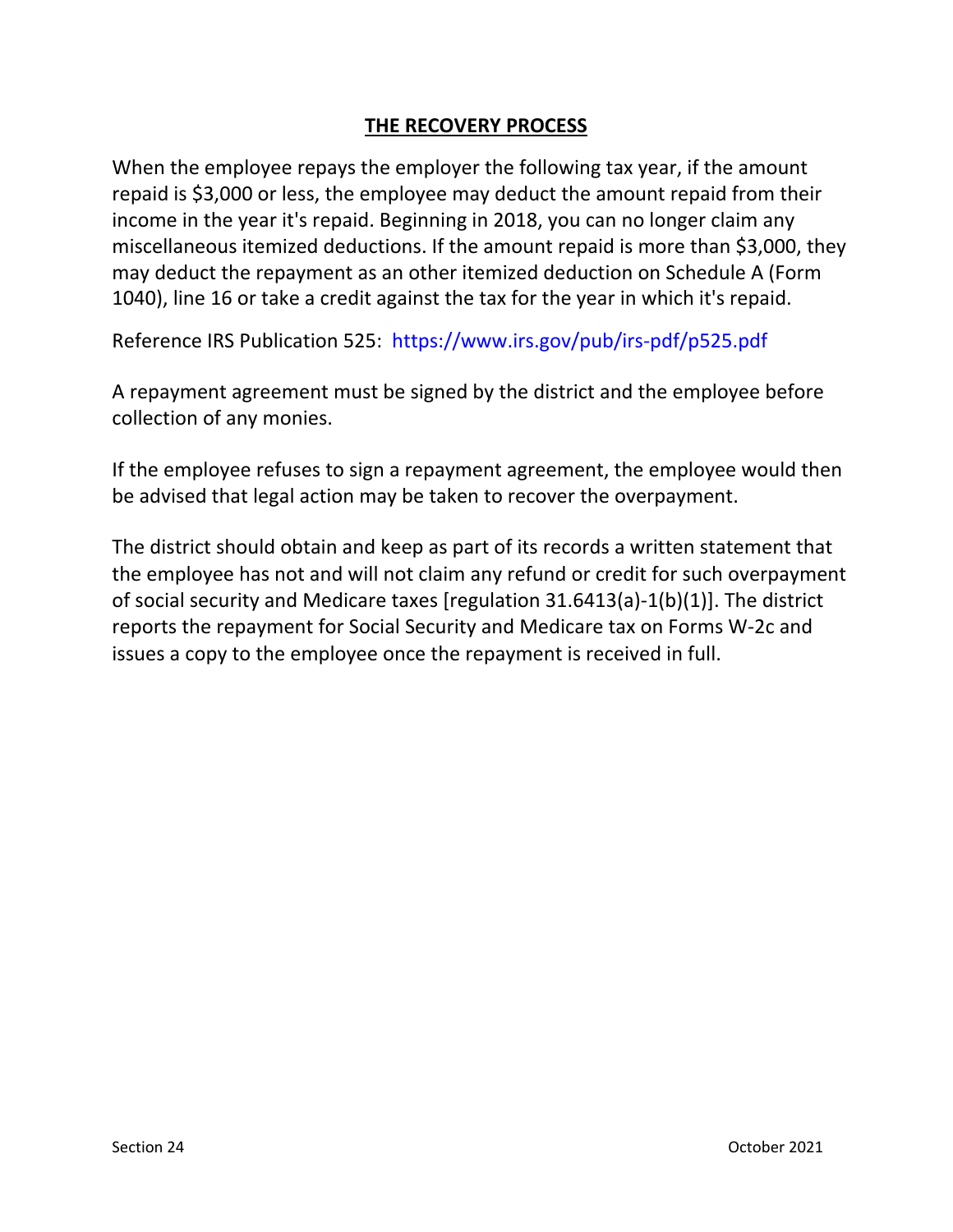### **(DISTRICT LETTERHEAD)**

|                                      | <u> 1980 - Johann Barn, amerikan besteman besteman besteman besteman besteman besteman besteman besteman besteman</u> |                                                                                                  |
|--------------------------------------|-----------------------------------------------------------------------------------------------------------------------|--------------------------------------------------------------------------------------------------|
|                                      |                                                                                                                       |                                                                                                  |
| Dear ______________________________: |                                                                                                                       |                                                                                                  |
|                                      |                                                                                                                       |                                                                                                  |
|                                      |                                                                                                                       |                                                                                                  |
|                                      |                                                                                                                       | period(s) _________________ issued __________________________________ resulted in an overpayment |
|                                      |                                                                                                                       |                                                                                                  |
|                                      |                                                                                                                       |                                                                                                  |
|                                      |                                                                                                                       |                                                                                                  |
|                                      | Please reference the enclosed documentation.                                                                          |                                                                                                  |
|                                      |                                                                                                                       |                                                                                                  |
|                                      | Please submit a personal check for the overpayment payable to:                                                        |                                                                                                  |
|                                      |                                                                                                                       |                                                                                                  |
|                                      |                                                                                                                       | _______________________________. Attach the payment to this notice and return it to the Payroll  |
|                                      | Department via district mail or mail if to the address shown above.                                                   |                                                                                                  |
|                                      |                                                                                                                       |                                                                                                  |
|                                      |                                                                                                                       |                                                                                                  |
|                                      |                                                                                                                       | If you have any questions or would like to make an appointment to make other repayment           |
|                                      |                                                                                                                       |                                                                                                  |
|                                      |                                                                                                                       |                                                                                                  |
|                                      |                                                                                                                       |                                                                                                  |
| Sincerely,                           |                                                                                                                       |                                                                                                  |
|                                      |                                                                                                                       |                                                                                                  |
|                                      |                                                                                                                       |                                                                                                  |

Payroll or HR Supervisor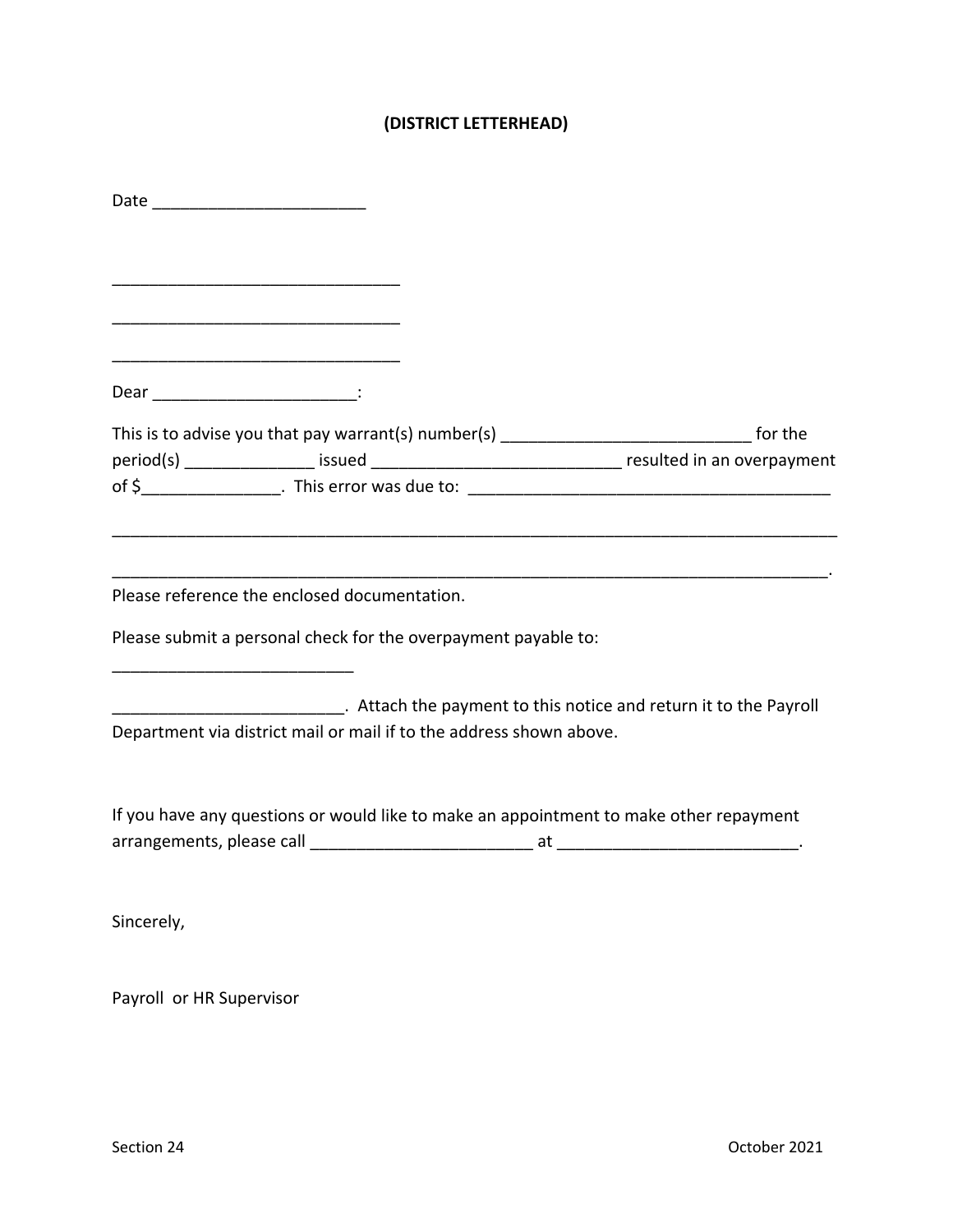| To:<br><u> 1989 - Johann Barn, mars ann an Cathair ann an t-Aonaichte ann an t-Aonaichte ann an t-Aonaichte ann an t-Aon</u> |          |  |
|------------------------------------------------------------------------------------------------------------------------------|----------|--|
| <b>Payroll Department</b>                                                                                                    |          |  |
|                                                                                                                              | District |  |
|                                                                                                                              |          |  |
|                                                                                                                              |          |  |
| Subject: Salary Repayment Agreement                                                                                          |          |  |
|                                                                                                                              |          |  |
|                                                                                                                              |          |  |
| of the salary overpayment made to me in the amount of \$____________________. I hereby                                       |          |  |
| authorize the district to deduct \$_________________ each month from my wages to offset this                                 |          |  |
| indebtedness.                                                                                                                |          |  |

I further understand that should I terminate employment before liquidating this overpayment, the balance is due and payable at the time of termination.

\_\_\_\_\_\_\_\_\_\_\_\_\_\_\_\_\_\_\_\_\_\_\_\_\_\_\_\_\_\_\_\_\_ \_\_\_\_\_\_\_\_\_\_\_\_\_\_\_\_\_\_\_\_\_\_\_\_\_\_\_\_\_\_

Employee Signature **Date** Date